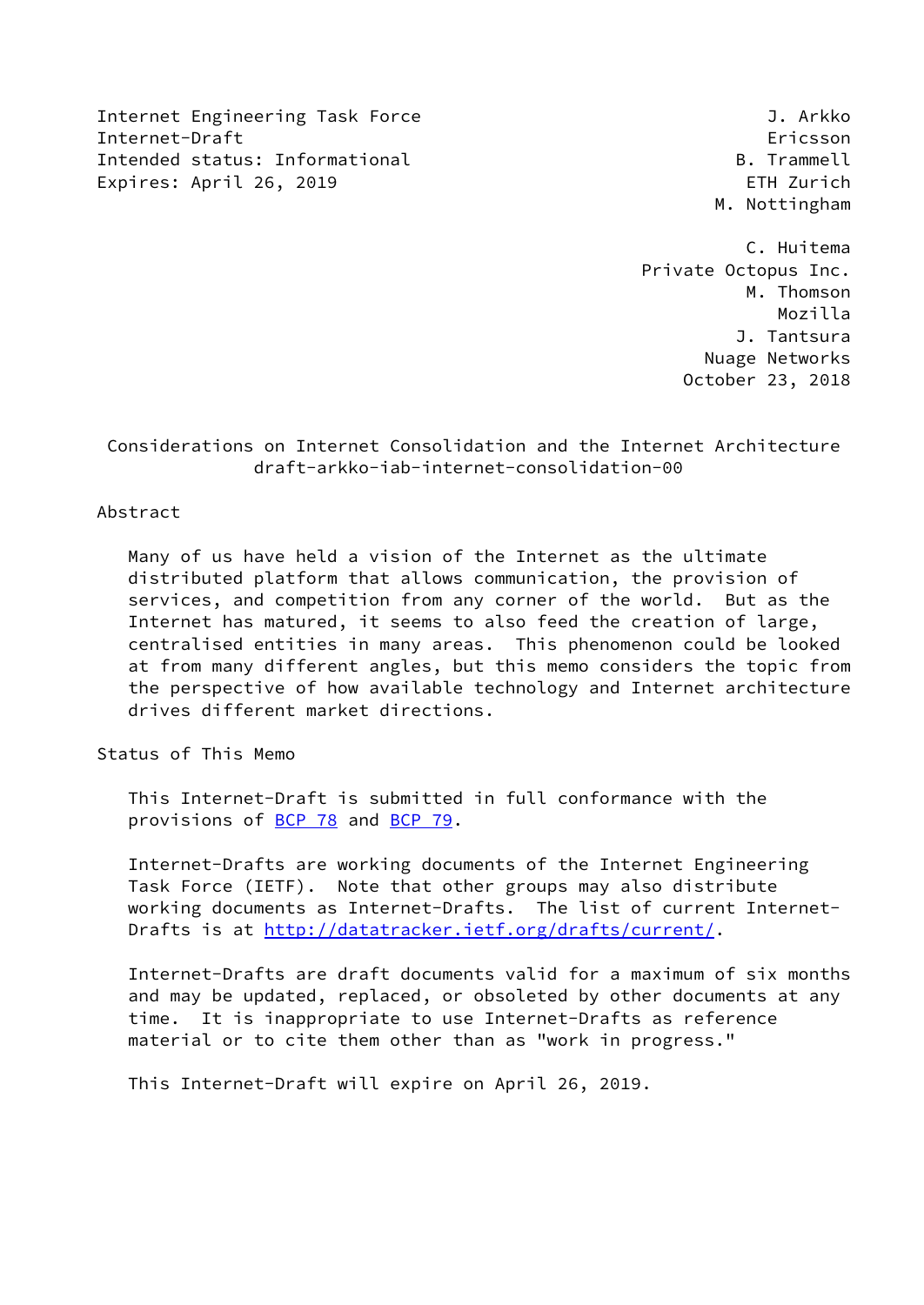<span id="page-1-1"></span>Internet-Draft Consolidation October 2018

Copyright Notice

 Copyright (c) 2018 IETF Trust and the persons identified as the document authors. All rights reserved.

This document is subject to **[BCP 78](https://datatracker.ietf.org/doc/pdf/bcp78)** and the IETF Trust's Legal Provisions Relating to IETF Documents [\(http://trustee.ietf.org/license-info](http://trustee.ietf.org/license-info)) in effect on the date of publication of this document. Please review these documents carefully, as they describe your rights and restrictions with respect to this document. Code Components extracted from this document must include Simplified BSD License text as described in Section 4.e of the Trust Legal Provisions and are provided without warranty as described in the Simplified BSD License.

### Table of Contents

|  | 2.2. Data- and Capital-intensive Services $\frac{4}{100}$ |  |  |  |  |  |  |  |  |  |  |  |
|--|-----------------------------------------------------------|--|--|--|--|--|--|--|--|--|--|--|
|  | 2.3. Permissionless Innovation 5                          |  |  |  |  |  |  |  |  |  |  |  |
|  | 2.4. Fundamentals of Communication 5                      |  |  |  |  |  |  |  |  |  |  |  |
|  | <u>2.5</u> . Technology Factors <u>5</u>                  |  |  |  |  |  |  |  |  |  |  |  |
|  |                                                           |  |  |  |  |  |  |  |  |  |  |  |
|  |                                                           |  |  |  |  |  |  |  |  |  |  |  |
|  |                                                           |  |  |  |  |  |  |  |  |  |  |  |
|  | 6. Informative References 8                               |  |  |  |  |  |  |  |  |  |  |  |
|  |                                                           |  |  |  |  |  |  |  |  |  |  |  |
|  |                                                           |  |  |  |  |  |  |  |  |  |  |  |

# <span id="page-1-0"></span>[1](#page-1-0). Introduction

 Many of us have held a vision of the Internet as the ultimate distributed platform that allows communication, the provision of services, and competition from any corner of the world. But as the Internet has matured, it seems to also feed the creation of large, centralised entities in many areas.

 Is Internet traffic consolidating, i.e., moving towards a larger fraction of traffic involving a small set of large content providers or social networks? It certainly appears so, though more quantitative research on this topic would be welcome.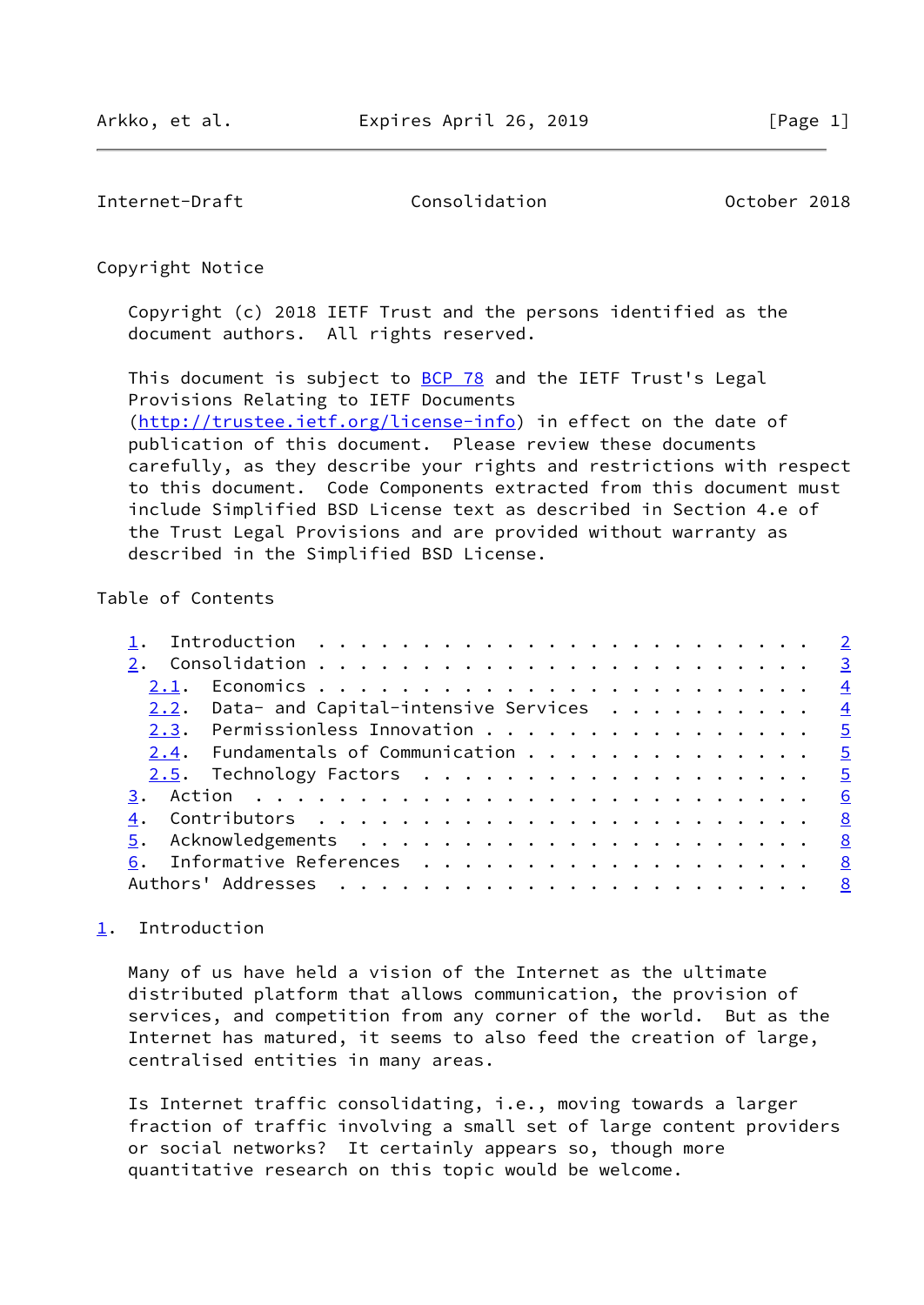This phenomenon could be looked at from many different angles, but this memo considers the topic from the perspective of how available technology and Internet architecture drives different market directions. How are technology choices and fundamentals of communication affecting some of these trends?

| Arkko, et al. | Expires April 26, 2019 | [Page 2] |
|---------------|------------------------|----------|
|               |                        |          |

<span id="page-2-1"></span>Internet-Draft Consolidation October 2018

 Our engineering remit is to focus on technology, but of course we also want to understand the implications and externalities of the technical arrangements we design. Technology affects economics and vice versa. The Internet technology community continues to make decisions that have ramifications on Internet systems, just as we are subject to forces that affect them.

 As technologists, one question we have is whether there are changes in technology that would help reduce technically-driven large-player advantages.

 This memo reviews areas where consolidation may be occurring in the Internet, and discusses the potential reasons for this. [Section 2](#page-2-0) discusses consolidation and the reasons behind the creation of larger entities, and **Section 3** looks at some actions that might alleviate the situation.

 Note: If you are interested on this or other architecture-related topics, please subscribe to the IAB architecture-discuss mailing list as one forum for discussion.

# <span id="page-2-0"></span>[2](#page-2-0). Consolidation

 Consolidation is driven by economic factors relating to scale and ability to reach a large market over the Internet. In general, an efficient market such as the Internet tends to enable winners to take large market shares.

 The most visible aspects of this involve well-recognised Internet services, but it is important to recognise that the Internet is a complex ecosystem. There are many underlying services whose diversity, or lack thereof, are as important as that of, say, consumer-visible social networks. For instance, the diversity of cloud services, operating systems, browser engines is as important as that as of application stores or the browsers themselves.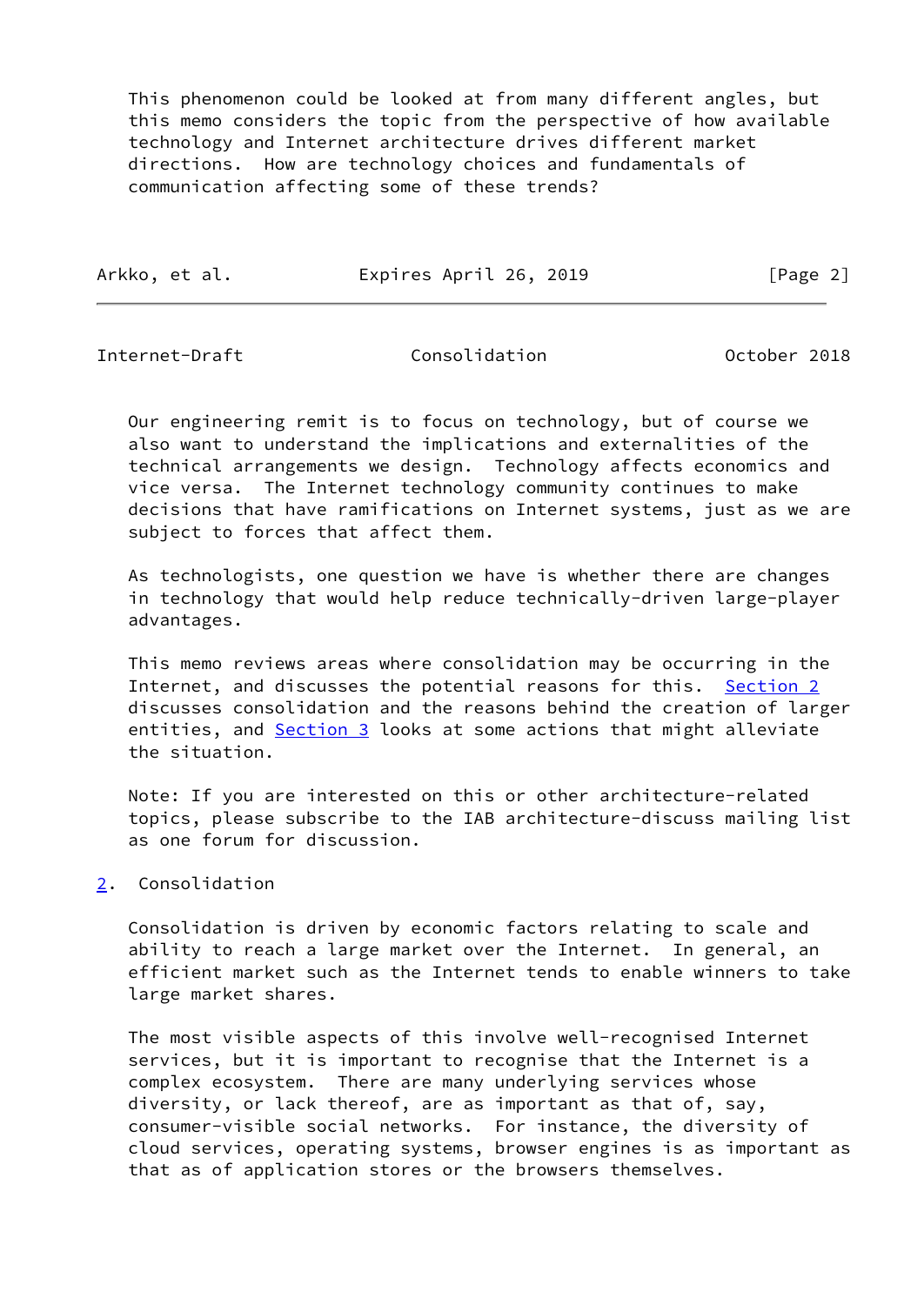Of course, the Internet allows plenty of choice both in these and other areas. Too many or too few choices create different kinds of problems.

 It would be useful to break these general factors and observations down a bit further. In particular, it is useful to distinguish market or economic factors from technical factors.

Arkko, et al. Expires April 26, 2019 [Page 3]

<span id="page-3-1"></span>Internet-Draft Consolidation Consolidation Consolidation Consolidation

<span id="page-3-0"></span>[2.1](#page-3-0). Economics

 Scaling benefits are natural for many types of businesses. And many Internet-based businesses can potentially serve a very large customer base, as the cost of replicating and delivering their service to new customers or areas is small.

 However, typically the network effect has an even more pronounced impact. Each additional user adds to the value of the network for all users in a network. In some applications, such as the open web, this value grows for everyone, as the web is a globally connected, interoperable service for anyone with a browser can use.

 There is an important distinction between different applications of the network effect, however. Consider email as another example; anyone with an account at any email server can use it globally. However, here we have seen much more consolidation into few large email providers, both due to innovative, high-quality services but also because running email services by small entities is becoming difficult; among other things due to spam prevention practices that tend to recognise well only the largest entities.

 In some other applications, such as social media, the services have a more closed nature. The value of being a customer of one social media service depends highly on how many other customers that particular service has. Hence, the larger the service, the more valuable it is. And the bigger the value difference to the customers, the less practical choice they have in selecting a service.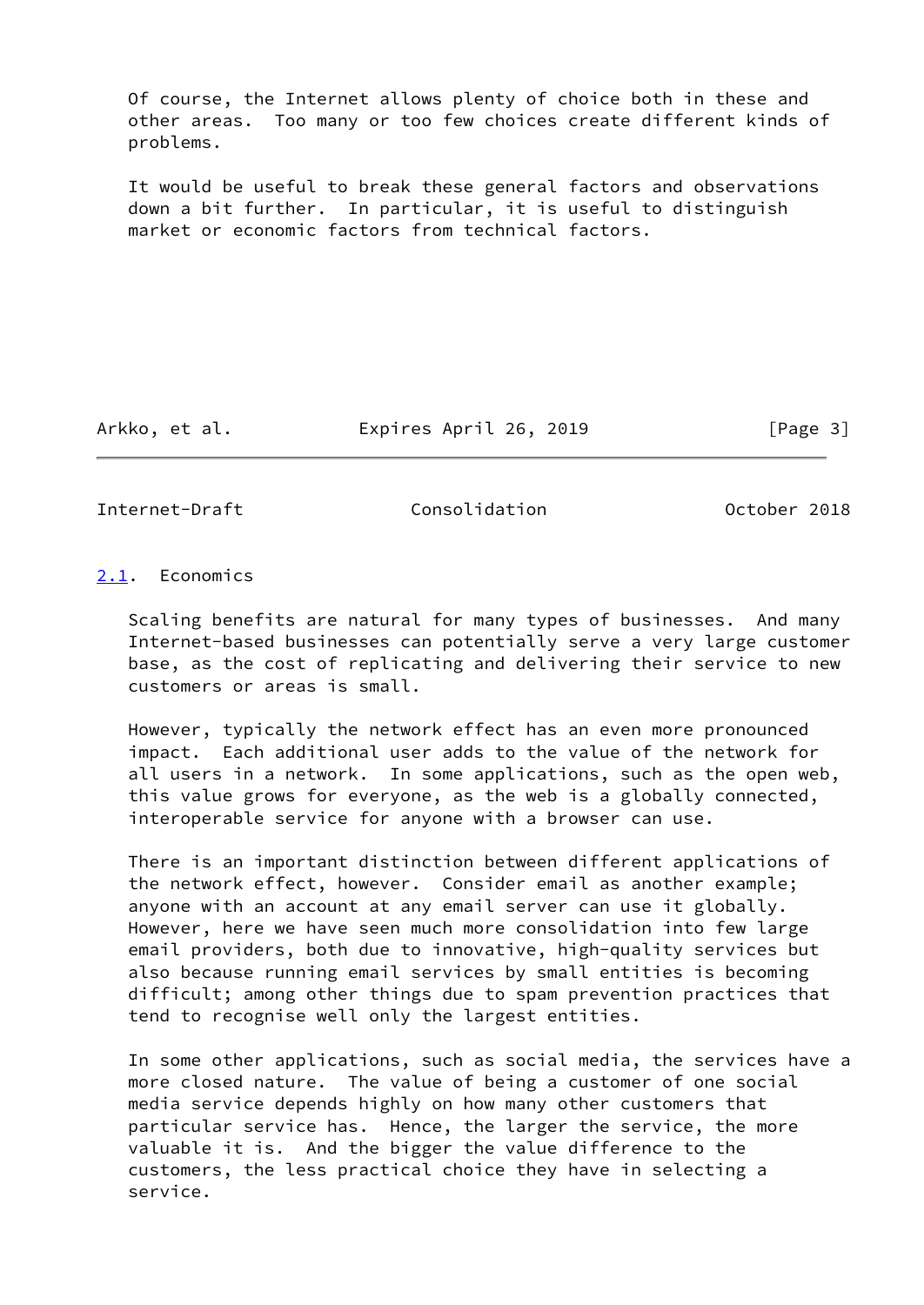In some cases, these developments also allow asymmetric relationships to form, with the customers having less ability to affect the service than they would perhaps wish.

<span id="page-4-0"></span>[2.2](#page-4-0). Data- and Capital-intensive Services

 The scaling advantages are only getting larger with the advent of AI and machine learning -based technologies.

The more users a service has, the more data is available for training machine learning models, and the better the service becomes, bringing again more users. This feedback loop and the general capital intensive nature of the technology (data and processing at scale) makes it likely that the largest companies are ahead in the use of these technologies.

Arkko, et al. Expires April 26, 2019 [Page 4]

<span id="page-4-2"></span>Internet-Draft Consolidation October 2018

<span id="page-4-1"></span>[2.3](#page-4-1). Permissionless Innovation

 The email vs. social media example also highlights the interesting roles of interoperability and the "permissionless innovation" principle -- the idea that a network can be simple but still powerful enough that essentially any application could be built on top of it without needing any special support from anyone else. Permissionless innovation has brought us all the innovative applications that we enjoy today, on top of a highly interoperable underlying network, along with advances in video coding and other techniques used by applications.

 Paradoxically, if the underlying network is sufficiently powerful, the applications on top can evolve without similar pressures for interoperability, leading to the closed but highly valuable services discussed above. We call this the Permissionless Completeness Problem.

<span id="page-4-3"></span>[2.4](#page-4-3). Fundamentals of Communication

 There are also fundamental issues. For instance, speed of light; low-latency services can fundamentally only be provided through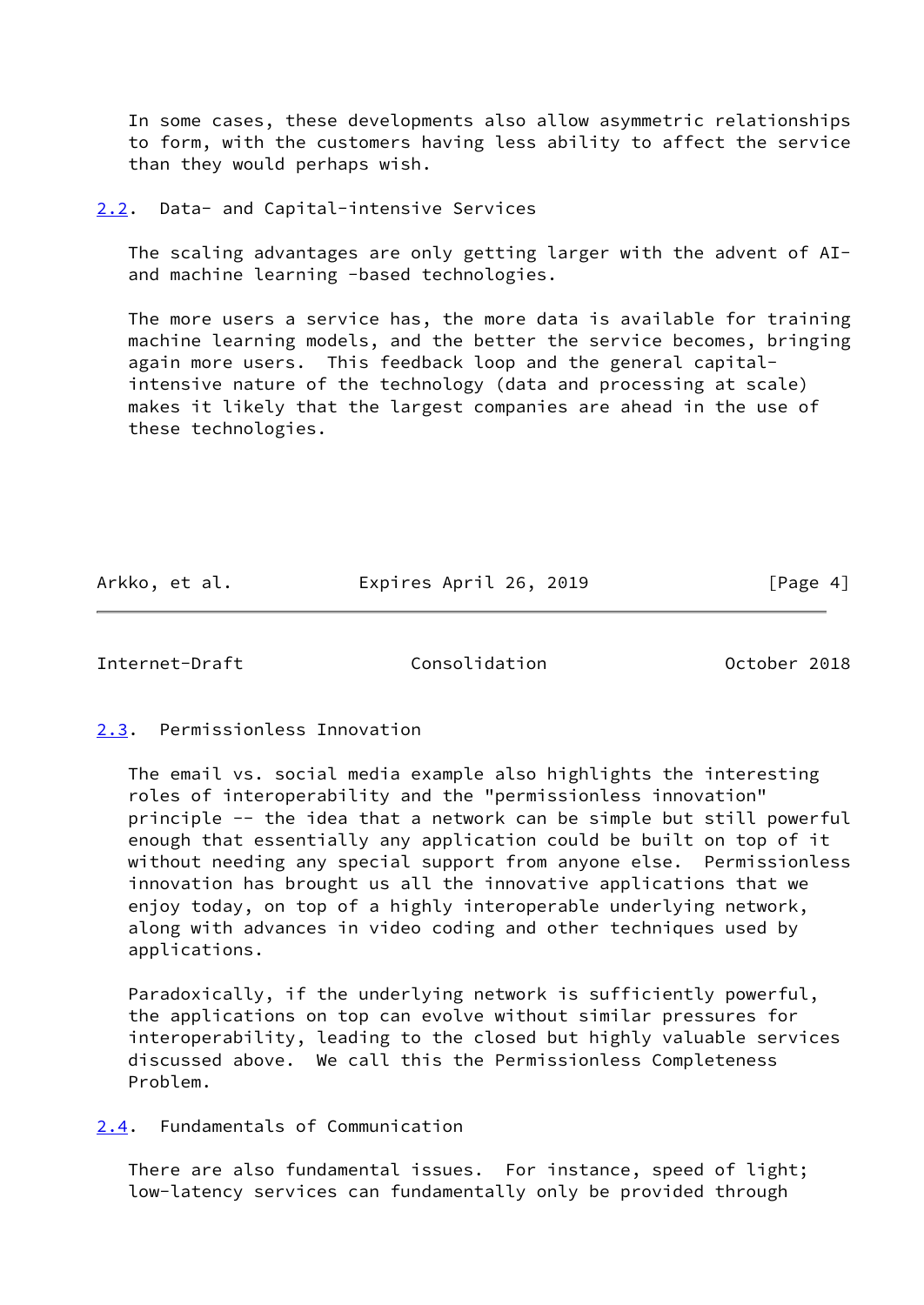globally distributed data centers. These are often provided built by large organisations, although collaborative and data center or cloud computing service approaches also exist.

 A similar issue has arisen in recent years around large-scale denial of-service attacks, and how various entities can deal with them. While the largest attacks affect all players (see, for instance, the Dyn attacks in October 2016), it is also true that large cloud- and content delivery providers can better deal with such attacks due to their scale. This is one reason that attracts many network services to such providers.

#### <span id="page-5-0"></span>[2.5](#page-5-0). Technology Factors

 One of the key questions is whether we are seeing developments that are driven by economic factors or whether fundamental reasons or lack available technology drives particular models. For instance, centralised solutions might desirable due to business incentives, or they might be necessary because there is no distributed, collaborative solution.

 For instance, some technical issues have historically not been easy to solve, such as e-mail spam, which has lead to reliance on non technical solutions. Today, it is becoming increasingly difficult to run your own mail services, essentially forcing many organisations and individuals to employ larger providers. The issues relate

| Expires April 26, 2019<br>Arkko, et al.<br>[Page 5] |  |
|-----------------------------------------------------|--|
|-----------------------------------------------------|--|

<span id="page-5-1"></span>Internet-Draft Consolidation October 2018

 directly to size of entities; no one can afford to disconnect from the largest providers. But as a small entity, there is little leverage to convince peer entities or various supporting white/ blacklist entities to deal with you properly.

 Many Internet services are based on gathering data about users, and using that data for, for instance, targeted advertisements. More data from more users makes it possible to run a service more accurately or with better results; here again scale brings advantages.

 Another trend is that more and more content is becoming available locally, from a content delivery or provider function directly on your own ISP's network. We predict that eventually most content will be delivered this way, reducing the role that global IP connections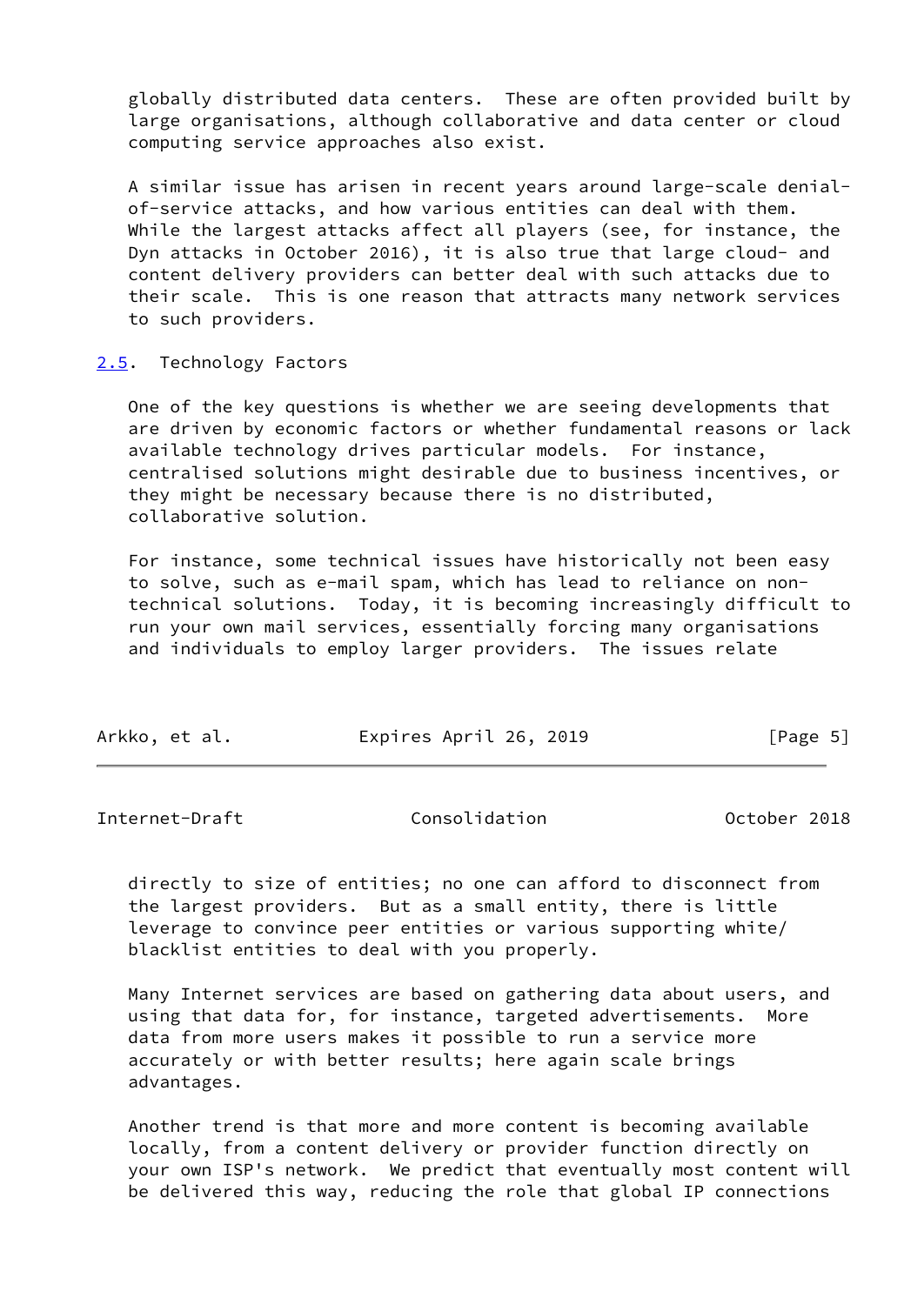across the Internet play. By some metrics this has already happened; what practical - positive or negative - impacts might this have on the Internet technology?

 There are also security tradeoffs. Large entities are generally better equipped to move to more recent and more secure technology. For instance, the Domain Name System (DNS) shows signs of ageing but due to the legacy of deployed systems, has changed very slowly. Newer technology developed at the IETF enables DNS queries to be performed confidentially, but its deployment is happening mostly in browsers that use global DNS resolver services, such as Cloudflare's 1.1.1.1 or Google's 8.8.8.8. This results in faster evolution and better security for end users.

 However, if one steps back and considers the overall security effects of these developments, the resulting effects can be different. While the security of the actual protocol exchanges improves with the introduction of this new technology, at the same time this implies a move from using a worldwide distributed set of DNS resolvers into, again, more centralised global resolvers. While these resolvers are very well maintained (and a great service), they are potentially high-value targets for pervasive monitoring and Denial-of-Service (DoS) attacks. In 2016, for example, DoS attacks were launched against Dyn, one of the largest DNS providers, leading to some outages.

### <span id="page-6-0"></span>[3](#page-6-0). Action

 Are there assumptions about the Internet architecture that no longer hold in a world where larger, more centralised entities provide big parts of the Internet service? If the world changes, the Internet and its technology/architecture may have to match those changes.

| Arkko, et al. | Expires April 26, 2019 | [Page 6] |
|---------------|------------------------|----------|
|               |                        |          |

Internet-Draft Consolidation October 2018

 It appears that level the playing field for new entrants or small players brings potential benefits. Are there technical solutions that are missing today?

 Of course, it may well be that technology improvements are hard to come by. Nevertheless, recognising the risks of consolidation in both current and proposed future technologies is the first step in proactively avoiding those risks where possible.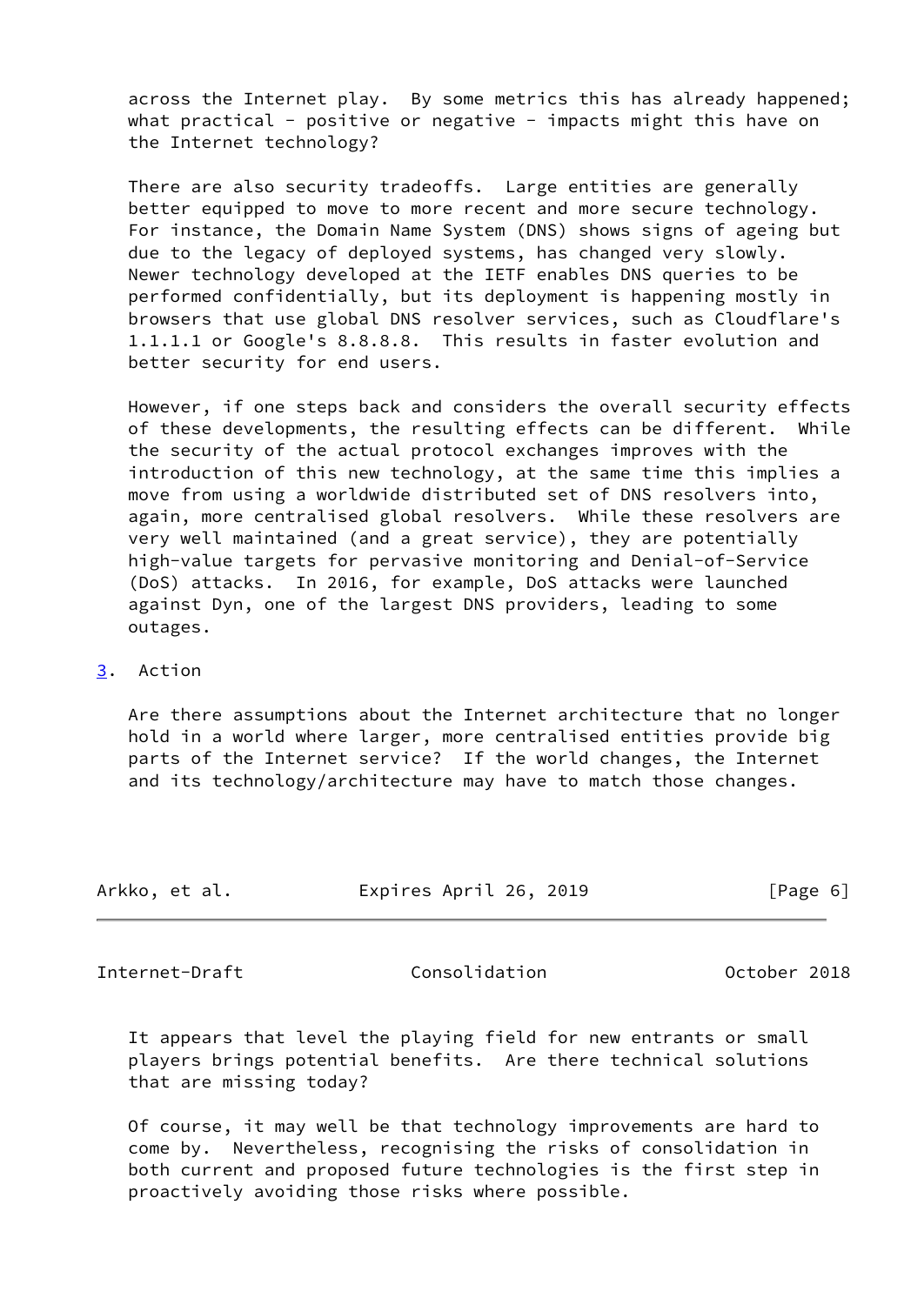Assuming that one does not wish for regulation, technologies that support distributed architectures, open source implementations of currently centralised network functions, or help increase user's control can be beneficial. Federation, for example, would help enable distributed services in situations where smaller entities would like to collaborate.

 Similarly, in an asymmetric power balance between users and services, tools that enable the user to control what information is provided to a particular service can be very helpful. Some such tools exist, for instance, in the privacy and tracking-prevention modes of popular browsers but why are these modes not the default, and could we develop them further?

 It is also surprising that in the age of software-defined everything, we can program almost anything else except the globally provided, packaged services. Opening up interfaces would allow the building of additional, innovative services, and better match with users' needs.

 Silver bullets are rare, of course. Internet service markets sometimes fragment rather than cooperate through federation. And the asymmetric power balances are easiest changed with data that is in your control, but it is much harder to change when someone else holds it. Nevertheless, the exploration of solutions to ensure the Internet is kept open for new innovations and in the control of users is very important.

 What IETF topics that should be pursued to address some of the issues around consolidation?

 What measurements relating to the developments centralization or consolidation should be pursued?

What research -- such as distributed Internet architectures -- should be driven forward?

Arkko, et al. **Expires April 26, 2019** [Page 7]

<span id="page-7-1"></span>Internet-Draft Consolidation October 2018

<span id="page-7-0"></span>[4](#page-7-0). Contributors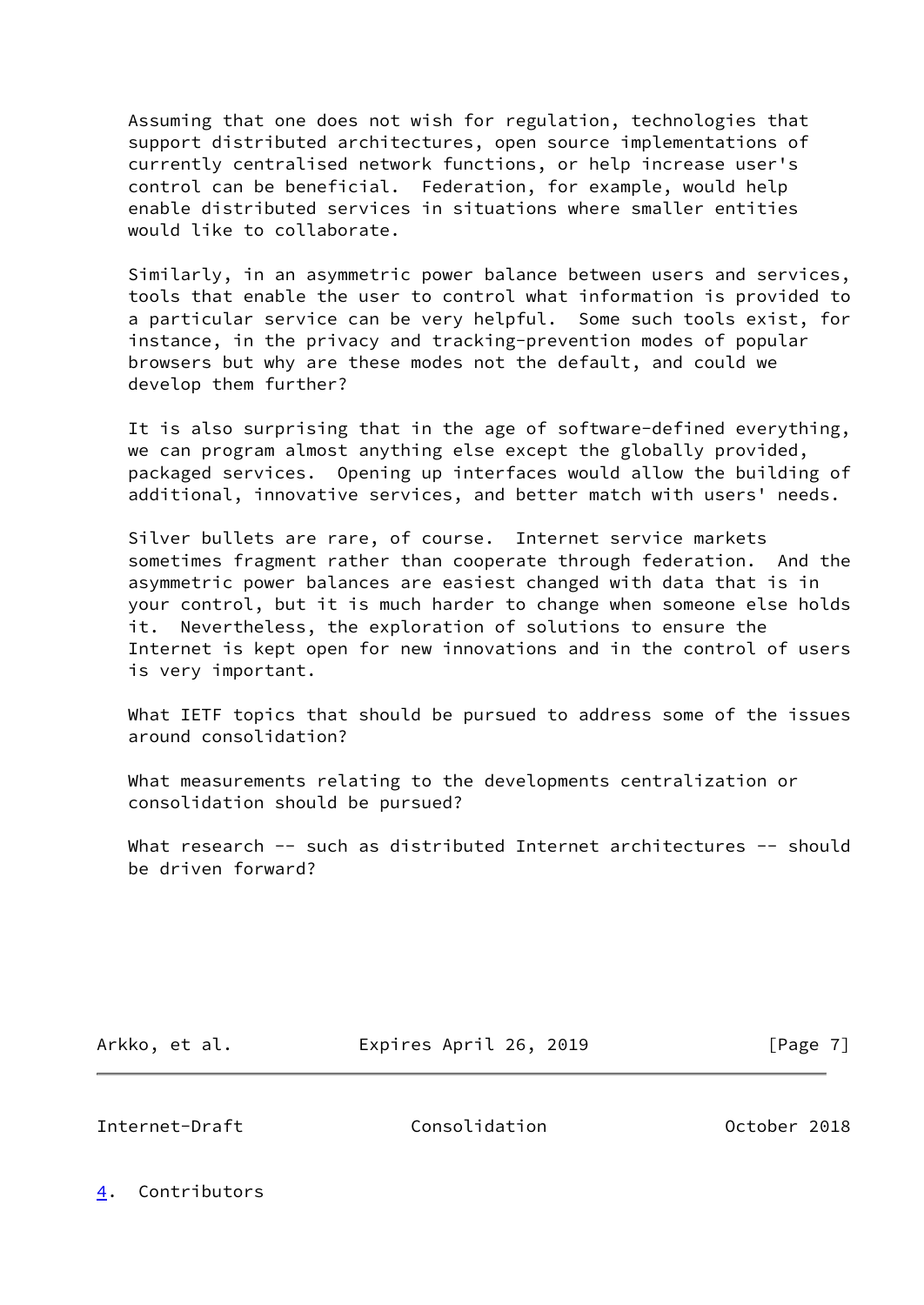Much of the text in this memo is from a blog article written by Jari Arkko, Mark Nottingham, Christian Huitema, Martin Thomson, and Brian Trammell for the Internet Architecture Board (IAB), and from a blog article written by Jari Arkko and Brian Trammell APNIC and RIPE.

<span id="page-8-0"></span>[5](#page-8-0). Acknowledgements

 The authors would like to thank IAB members, Geoff Huston, Gonzalo Camarillo, Mirjam Kuehne, Robert Mitchell, Olaf Kolkman, and many others for interesting discussions in this problem space.

<span id="page-8-1"></span>[6](#page-8-1). Informative References

 [RFC1958] Carpenter, B., Ed., "Architectural Principles of the Internet", [RFC 1958](https://datatracker.ietf.org/doc/pdf/rfc1958), DOI 10.17487/RFC1958, June 1996, <[https://www.rfc-editor.org/info/rfc1958>](https://www.rfc-editor.org/info/rfc1958).

Authors' Addresses

 Jari Arkko Ericsson Kauniainen 02700 Finland

Email: jari.arkko@piuha.net

 Brian Trammell ETH Zurich

Email: ietf@trammell.ch

Mark Nottingham

Email: mnot@mnot.net

 Christian Huitema Private Octopus Inc.

Email: huitema@huitema.net